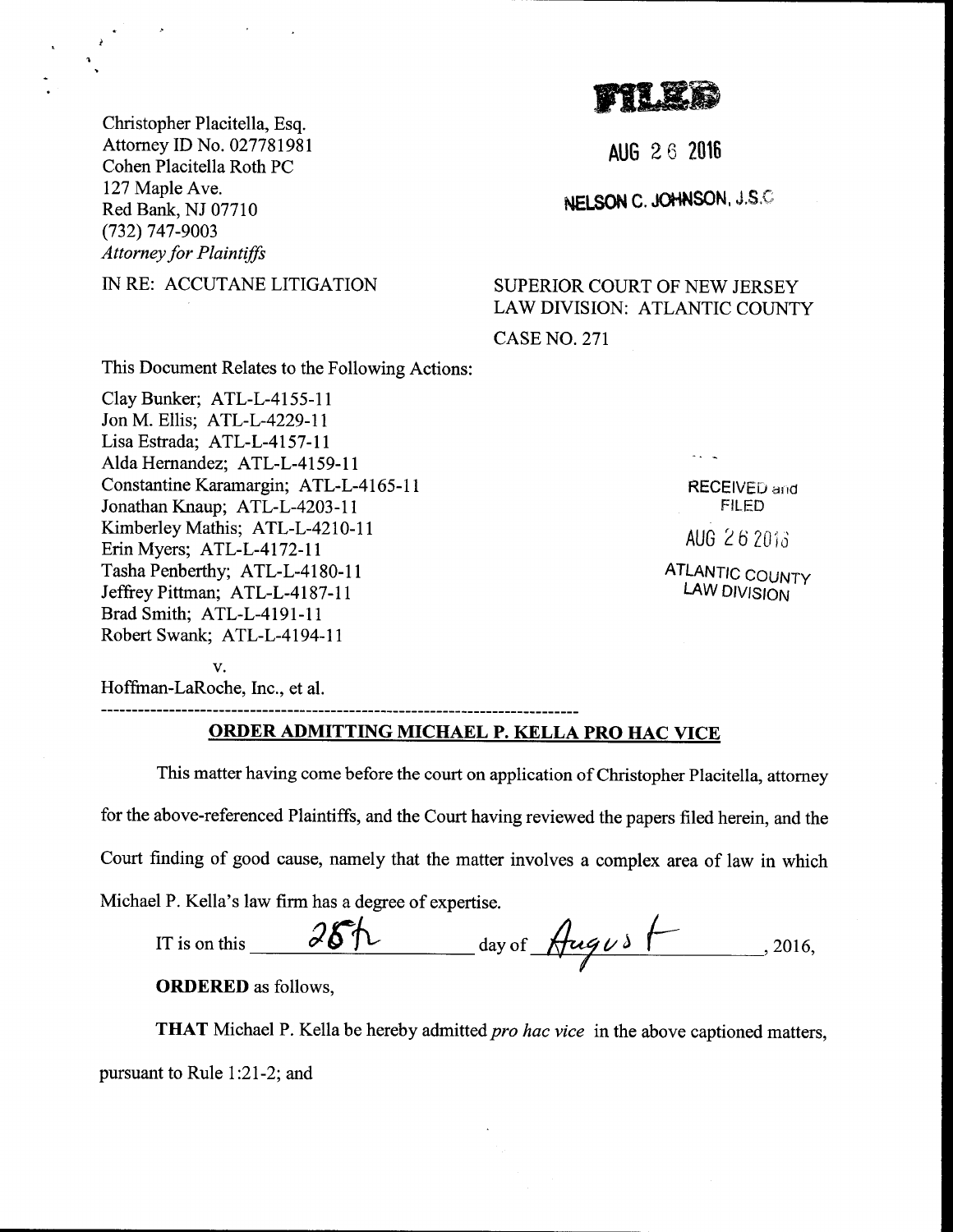THAT Michael p. Kella shall abide by the New Jersey court Rules including all disciplinary rules; and

THAT Michael P. Kella shall consent to the appointment of the Clerk of the Supreme court as agents upon whom service of process may be made for alr actions against his firm that may arise out of their participation in this matter; and

THAT Michael P. Kella shall notify the court immediately of any matter affecting his standing at the bar of any court; and

THAT Michael P. Kella shall have all pleadings, briefs and other papers filed with the court signed by Christopher Placitella as an attorney of record who is authorized to practice in this State, and who shall be held responsible for his and the conduct of the cause and of attomey Michael P. Kella; and

THAT Michael P. Kella shall within ten (10) days of the date of this Order comply with Rule 1:20-1(b), Rule 1:28B-1(e) and Rule 1:28-2 and shall submit an affidavit of compliance; and

THAT Michael P. Kella shall not be designated as trial counsel; and

THAT no adjournment or delay in discovery, motions, trial or any other proceeding will be requested by reason of Michael P. Kella's inability to appear; and

THAT automatic termination of pro hac vice admission of Michael P. Kella shall occur for failure to make the required annual payment of the Annual Fee and the annual payment to the Disciplinary Oversight Committee, the Lawyer's Assistance Fund and the New Jersey Lawyer's Fund for Client Protection. Proof of such payment, after filing proof of the initial payment, shall be made no later than February 1st of each year; and

THAT noncompliance with any of these requirements shall constitute grounds for removal; and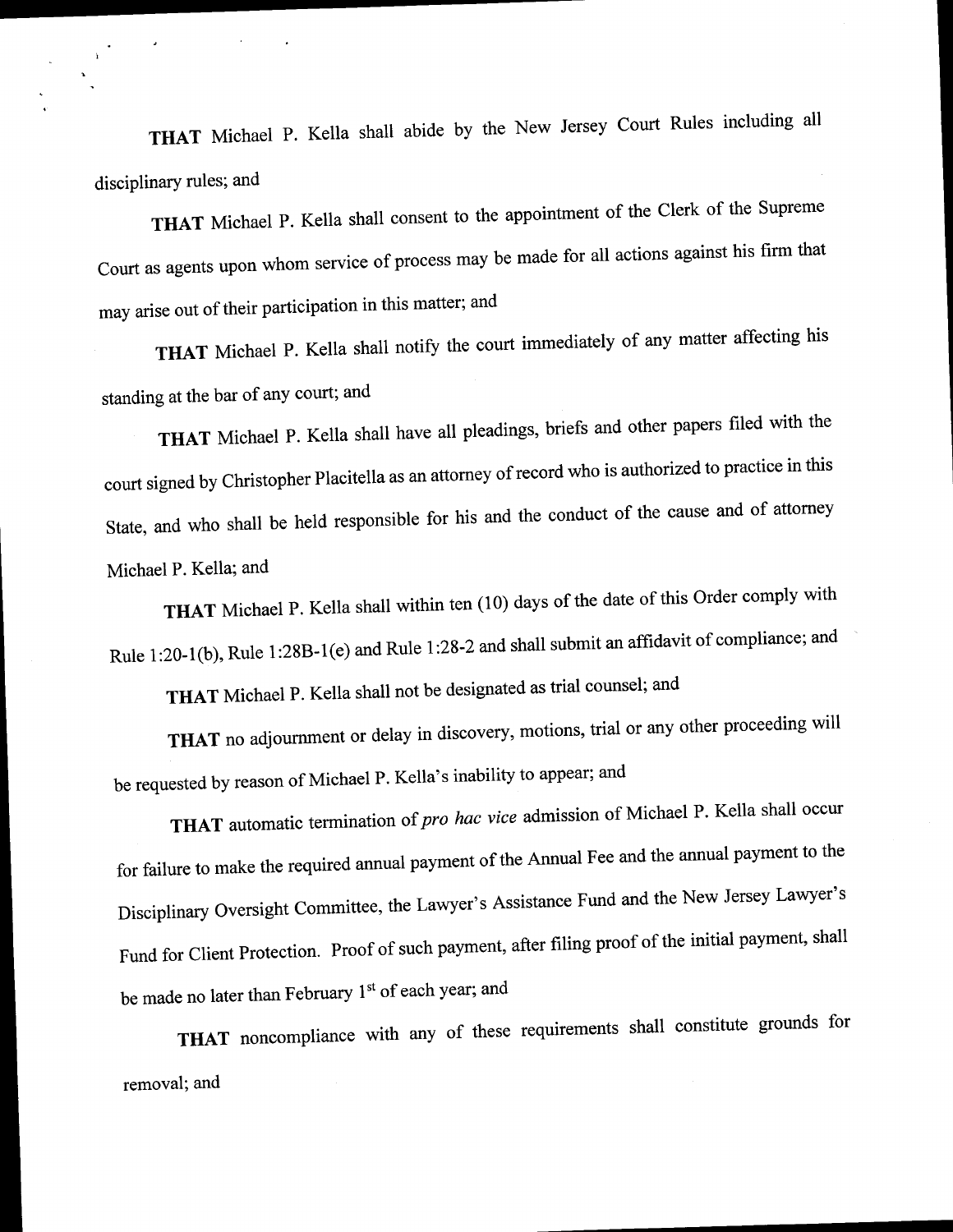THAT a copy of this Order shall be served on all parties within seven (7) days of the date

of this order.

Non C Sola

 $8 - 25 - 16$ Date:  $\overline{\phantom{a}}$